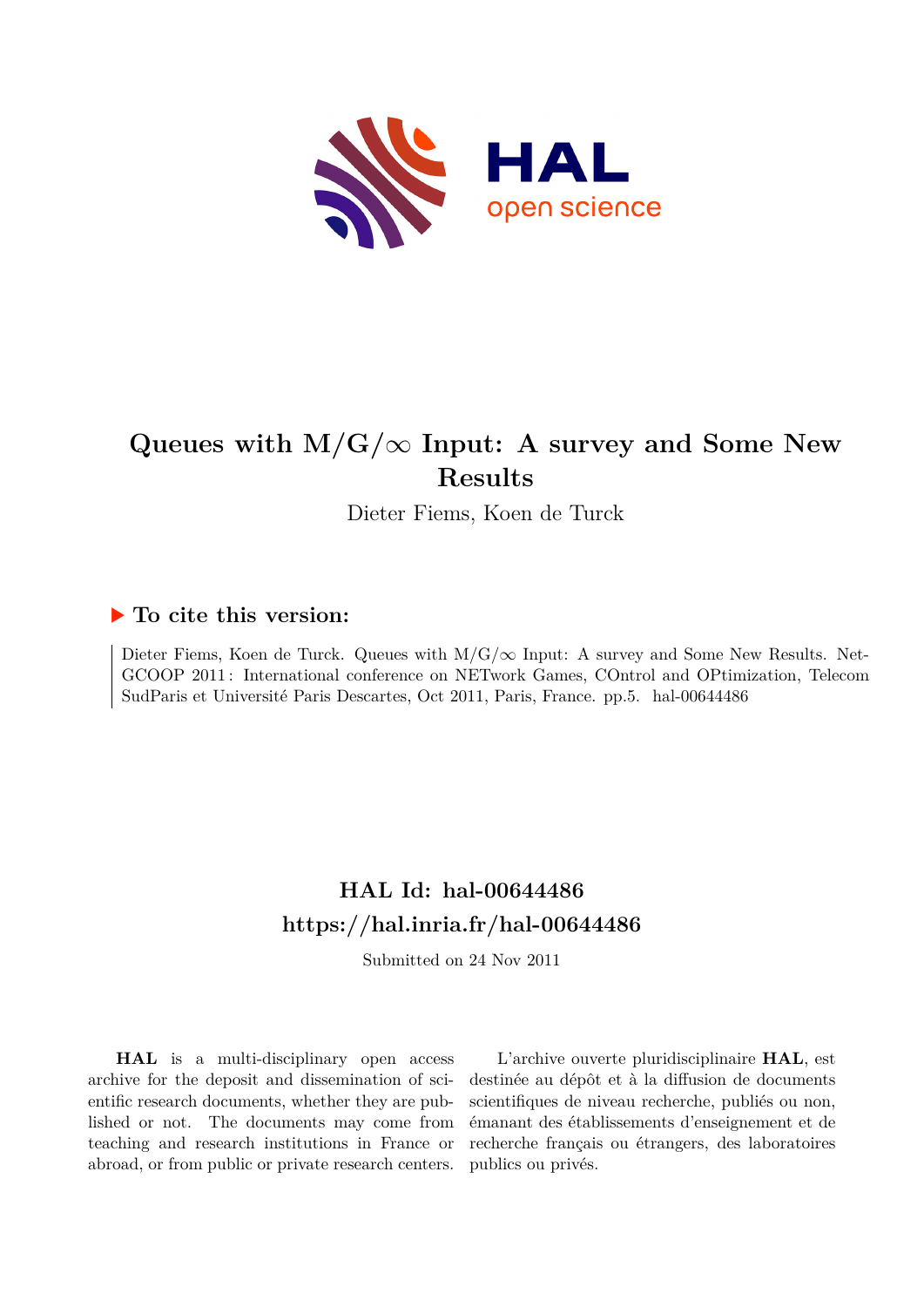# Queues with  $M/G/\infty$  input: a survey and some new results

Dieter Fiems and Koen De Turck

SMACS Research Group

Department of Telecommunications and Information Processing, Ghent University St-Pietersnieuwstraat 41, 9000 Gent, Belgium Email: {Dieter.Fiems,Koen.DeTurck}@telin.UGent.be

*Abstract*—As input traffic at various nodes in packet switched telecommunication networks typically exhibits considerable correlation, there is a continuing interest in queuing systems with correlated arrivals. The class of  $M/G/\infty$  arrival models can account for various types of arrival correlation, has a twolevel structure which is appealing in the context of network protocol stacks, and is characterised by only few parameters. Moreover, queues with  $M/G/\infty$  input prove to be amenable for a classic queuing analysis. In view of these characteristics, it is not surprising that these models have attracted considerable attention in the past. In this paper, we survey the literature on  $M/G/\infty$  type queuing systems, present some new results on these systems, and extend the class of  $M/G/\infty$  input models, while retaining the analytic tractability of the corresponding queuing systems.

#### I. INTRODUCTION

Arrival correlation significantly affects queuing performance and hence there is a continuing interest in tractable queuing models which can accurately capture the correlation in the arrival process. Arrival models of interest include, amongst others, finite state-space Markovian arrival models like the discrete batch Markovian arrival model as well as Markovian arrival models with an infinite but structured state-space. A prime example of the latter class is  $M/G/\infty$  input — often referred to as train arrival or session models — which is the subject of this paper.

A continuous-time version of  $M/G/\infty$  input was already investigated by Cohen in 1974 [1], while the origins of te discrete-time  $M/G/\infty$  input studied here can be traced back to the works of Cox [2]. Formally, let  $P = \{P_n, n \in \mathbb{Z}\}\$ be a sequence of independent and identically distributed Nvalued random variables with common mean  $\lambda$  and *i*th order moment  $\lambda_i$ . Moreover, let  $S = \{S_{n,k}, n \in \mathbb{Z}, k \in \mathbb{N}^*\}$ be a doubly-indexed sequence of independent and identically distributed  $\mathbb{N}^*$ -valued random variables with mean  $\mu$  and *i*th order moment  $\mu_i$ . The  $M/G/\infty$ -input process is then defined as follows,

$$
A_n = \sum_{k=0}^{\infty} \sum_{\ell=1}^{P_{n-k}} 1\!\!1_{\{S_{n-k,\ell} > k\}}.
$$
 (1)

Here  $\mathbb{1}_{\{x\}}$  is the indicator function which evaluates to 1 if x is true and to 0 otherwise. The sequence  $A = \{A_n, n \in$  $\mathbb{Z}$  is stationary ergodic and corresponds to the queue size

process of a discrete-time  $M/G/\infty$  with arrival process P and service process  $S$ . In literature,  $P$  is sometimes assumed to be a sequence of Poisson distributed random variables. However, this restriction will not be imposed unless explicitly stated in the remainder.

The two-level structure of  $M/G/\infty$  input is a natural abstraction of an upper and a lower layer in a network protocol stack. At the upper layer, a connection or session is established which continues for a certain duration. The session lengths correspond to the service times of the  $M/G/\infty$  queue. During the session, packets are then transmitted by the lower layer in the protocol stack. This natural abstraction is not the only reason  $M/G/\infty$  traffic has attracted much attention. Equally important is the fact that  $M/G/\infty$  processes are versatile in capturing correlation in the arrival process while they are characterised by only a few parameters: the mean arrival rate  $\lambda$ (assuming Poisson arrivals) and the session length distribution  $S(n) = \Pr[S_{0,1} \leq n]$ , see [2]–[4]. Finally, we mention the analytical tractability of single server queues with  $M/G/\infty$ input as an additional motivation for studying these arrival processes.

The remainder of this paper is organised as follows. The next section reviews the stochastic characteristics of  $M/G/\infty$ input. Basic results on the single-server queue with  $M/G/\infty$ input are then presented in Section III. Despite the complex state space of the  $M/G/\infty$  process, the expression of the mean queue content of this queuing system is surprisingly simple. This observation leads us to extend the class of  $M/G/\infty$  processes while retaining the tractability of the mean queue content. This class of regenerative arrival processes is introduced in Section IV and includes discrete autoregressive processes [5] as well as branching arrival processes [6] in addition to  $M/G/\infty$  input.

In terms of applicability, the single server model suffers from the inherent drawback that a single active session always consumes all available bandwidth. To avoid this, either sessions should not continuously produce packets or more servers need to be introduced. In the former case, the arrival process no longer satisfies the regeneration property and no simple expression for the mean queue content can be found while in the latter case, regeneration does not suffice for tractability. Therefore, the focus shifts to approximations for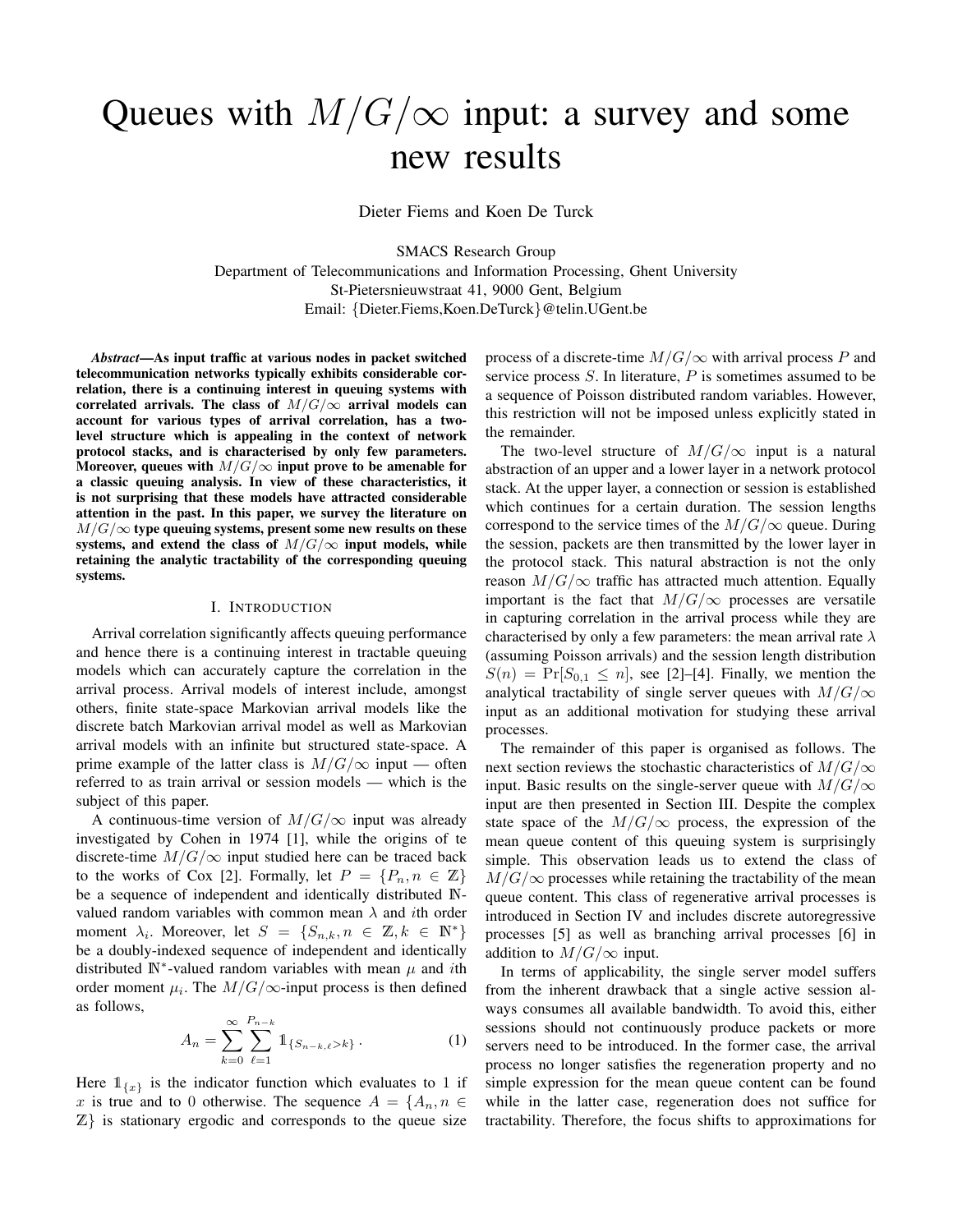various performance measures. Light-traffic approximations are considered in Section V. Finally, heavy-traffic limits are the subject of Section VI.

#### II. PROPERTIES OF  $M/G/\infty$  INPUT

Taking expectation in (1) immediately yields,

$$
E[A_0] = \lambda \mu.
$$

Analogously, the variance of  $A_0$  can be calculated directly from (1),

$$
\text{var}(A_0) = \lambda \mu + (\lambda_2 - \lambda - \lambda^2) \sum_{k=0}^{\infty} (1 - S(k))^2.
$$

More generally, the covariance of the  $M/G/\infty$  input is given by,

$$
cov(A_0, A_n) = \lambda E[(S_{0,1} - n)^+] + (\lambda_2 - \lambda - \lambda^2) \sum_{k=0}^{\infty} (1 - S(k))(1 - S(k+n)).
$$

Assuming P constitutes a sequence of Poisson distributed random variables, these expressions simplify considerably. In this particular case, the distribution of  $A_0$  is known:  $A_0$  is Poisson-distributed with mean  $\lambda \mu$ . Moreover, the covariance of the  $M/G/\infty$  input simplifies to

$$
cov(A_0, A_n) = \lambda E[(S_{0,1} - n)^+] = \lambda \sum_{k=0}^{\infty} Pr[S_{0,1} > n + k],
$$

see e.g. [3], [7].

The covariance function allows for adapting the service time distribution to fit the autocorrelation function of e.g. measurement data. For example, in [3], the service time is chosen to fit the autocorrelation of a number of video traces.  $M/G/\infty$ proves to be very versatile in this respect. In fact, if the autocorrelation function  $\rho(n) = \text{cov}(A_0, A_n) / \text{var}(A_0)$  is decreasing and integer convex with  $1 > \rho(1)$  and  $\lim_{n \to \infty} \rho(n) = 0$ , then the probability mass function of the service times of the  $M/G/\infty$  input can be expressed in terms of the autocorrelation function as follows [8],

$$
Pr[S_{0,1} = k] = \frac{\rho(k-1) - 2\rho(k) + \rho(k+1)}{1 - \rho(1)}.
$$

In other words, the service time distribution can be adapted to match the autocorrelation function exactly for a large class of processes.

#### III. THE SINGLE SERVER QUEUE

We first focus on the discrete-time single-server queue with  $M/G/\infty$  input and single-slot service times by means of classic probability generating functions techniques as investigated in [9]. The queue content at consecutive slot boundaries are related by the following Lindley recursion,

$$
U_{n+1} = (U_n - 1)^+ + A_n, \qquad (2)
$$

whereby  $A_n$  is defined in (1). Obviously,  $(U_n, A_n)$  does not constitute a Markov chain as all active session lengths need

to be tracked as well. Therefore, let  $H_n^{(k)}$  denote the number of sessions that deliver their  $k$ th packet during slot  $n$  and let  $\mathbf{H}_n$  denote the infinite-length vector with elements  $H_n^{(k)}$ . Then  $(\mathbf{H}_n, U_n)$  constitutes a Markov chain. For  $\rho = \mathbb{E}[A_0] =$  $\lambda \mu < 1$ , the chain admits a stationary solution  $(\hat{H_n}, \hat{U_n})$ . Let  $P(x, z)$  denote the joint probability generating function of the marginal distribution of this solution,

$$
\mathcal{P}(\mathbf{x}, z) = \mathrm{E}\left[\prod_{k=1}^{\infty} x_k^{\hat{H}_0^{(k)}} z^{\hat{U}_0}\right] = \mathrm{E}\left[\mathbf{x}^{\hat{\mathbf{H}}_0} z^{\hat{U}_0}\right],\qquad(3)
$$

with  $x = [x_1, x_2, x_3, \ldots]$ . This joint probability generating function then satisfies the following functional equation,

$$
\mathcal{P}(\mathbf{x}, z) = \frac{P(x_1 z)}{z} \left( \mathcal{P}(\mathbf{C}(\mathbf{x}z), z) + (z - 1)(1 - \rho) \right), \quad (4)
$$
  
with  $\mathbf{C}(\mathbf{x}) = [C_1(x_2), C_2(x_3), \dots]$  a vector with elements,

$$
\begin{array}{c}\n\text{(a)} \\
\hline\n\end{array}
$$
\n
$$
\begin{array}{c}\n\text{(b)} \\
\hline\n\end{array}
$$
\n
$$
\begin{array}{c}\n\text{(c)} \\
\hline\n\end{array}
$$
\n
$$
\begin{array}{c}\n\text{(d)} \\
\hline\n\end{array}
$$
\n
$$
\begin{array}{c}\n1 - S(k) \\
\hline\n\end{array}
$$

$$
C_k(x) = 1 - (1 - z) \frac{1 - S(k)}{1 - S(k - 1)}.
$$

Iterating (4) yields an explicit expression for  $P$ , although it contains infinite sums and products. The moments of the queue content can then be obtained by the moment generating property of probability generating functions. In particular, the mean queue content equals,

$$
E[\hat{U}_0] = \rho + \frac{\mu^2(\lambda_2 - \lambda) + (\mu_2 - \mu)\lambda}{1 - \rho}.
$$
 (5)

In addition to the results above, single-server queues with  $M/G/\infty$  input have been studied under the assumption of specific session lengths, e.g. deterministic session lengths [10], [11] or geometrically distributed session lengths [12], [13]. Extending  $M/G/\infty$  input, the queuing model in [14] and [15] allows for arrival correlation of the sessions. A twostate Markov chain is introduced to capture the correlation of session arrivals (an interrupted batch arrival process IBP); this is a queue with  $IBP/G/\infty$  input. In all references above, a first-in-first-out scheduling discipline is assumed. This is not the case in [16] where priority disciplines are investigated under the (simplifying) assumption of geometrically distributed session lengths.

Note that, despite the size of the state space of the  $M/G/\infty$ process, equation (5) above is intriguingly simple and only contains the first and second order moments of the arrivals and the session lengths. This observation has sparked the investigation of the regenerative arrival processes introduced next.

#### IV. REGENERATIVE ARRIVALS

The analysis of the queuing model of the preceding section makes use of the following property. If the queue is empty, then there cannot be active sessions. Indeed, if this were the case, there would be packets present in the queue. In mathematical terms, this means that the arrival process regenerates whenever the queue is empty. Regeneration turns out to be the key property which makes the  $M/G/\infty$  single-server queue analytically tractable. In fact, regeneration is the only property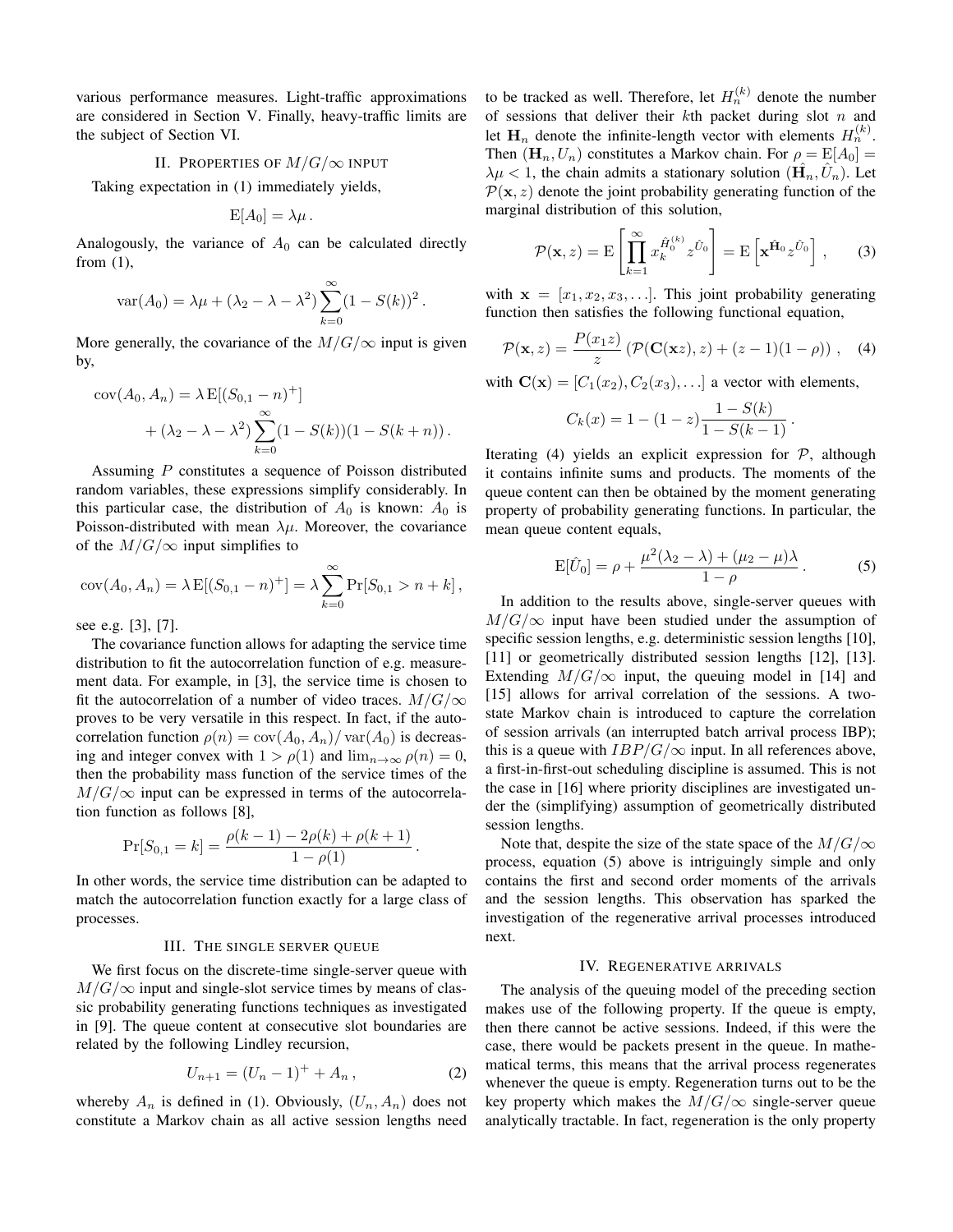required to make the mean queue content analysis tractable as shown in this section.

That is, we now investigate the single-server queue with single-slot service times for the following arrival process.  $A = \{A_n, n \in \mathbb{Z}\}\$ is a stationary ergodic sequence of nonnegative integer random variables which adheres the following assumptions.

[A1] The arrival process regenerates when there are no arrivals. That is,

$$
\Pr[A_{k+1} = i_{k+1}, \dots, A_{k+\ell} = i_{k+\ell} | A_k = 0, \mathcal{F}_{-\infty}^k]
$$
  
= 
$$
\Pr[A_{k+1} = i_{k+1}, \dots, A_{k+\ell} = i_{k+\ell} | A_k = 0], \quad (6)
$$

for  $\ell \in \mathbb{N}^* = \{1, 2, ...\}$  and  $i_j \in \mathbb{N}$  for all  $j \in \mathbb{Z}$  and where  $\mathcal{F}^k_{-\infty}$  is the natural filtration of the arrival process  ${A_k}.$ 

[A2] Let  $f_n = Pr[A_n = 0, A_{n-1} > 0, \ldots, A_1 > 0 | A_0 =$ 0] denote the regeneration distribution. We assume the existence of its second moment,

$$
\sum_{n=1}^{\infty} n^2 f_n < \infty \, .
$$

The following is our main result on queuing systems with regenerative arrivals, see [17] for its proof. For stationary ergodic  $\{A_k\}$  satisfying properties [A1] and [A2] and with  $E[A_0] < 1$ , the mean steady-state queue content  $E[\hat{U}_0]$  is given by,

$$
E[\hat{U}_0] = \frac{E[A_0] - E[(A_0)^2]}{2(1 - E[A_0])} + \sum_{m=0}^{\infty} (E[A_{m+1}|A_0 = 0] - E[A_0]) + \sum_{m=0}^{\infty} \frac{E[A_0 A_m] - E[A_0]^2}{1 - E[A_0]}.
$$
 (7)

The mean queue content is finite provided the infinite sums in (7) converge.

Seemingly somewhat artificial, many arrival processes adhere to the regeneration property. It holds for the above-cited  $M/G/\infty$  input, autoregressive and branching-type arrival processes [6]. However, the class of these zero-regenerative arrival processes is considerably larger as illustrated by the following two examples.

#### *A. Train arrivals with autoregressive session arrivals*

A first example is the  $DAR(1)/G/\infty$  input model. In contrast to  $M/G/\infty$  input, new sessions arrive in accordance with a discrete autoregressive arrival process. This arrival model is characterised by the sequence  $S$  as defined in Section I and by (1) a sequence  $B = \{B_k, k \in \mathbb{Z}\}\$  of iid Bernoulli distributed random variables with  $E[B_0] = p$  and (2) an iid sequence  $\{N_k\}$  of N-valued random variables.  $N_k$  denotes the number of new trains in slot k if  $B_k = 0$ . The number of arrivals in slot k is still given by (1) but now  $S_k$  is not an iid sequence. Instead,  $S_k$  is expressed in terms of  $B_k$  and  $N_k$  as follows,

$$
S_{k+1} = B_k S_k + (1 - B_k) N_k.
$$
 (8)

By calculating  $E[A_0A_n]$  and  $E[A_n|A_0 = 0]$  for this arrival process, the following expression for the mean queue content is found,

$$
E[\hat{U}_0] = \frac{E[N]^2 \mu \mu_2 - E[N] \mu_2}{(1 - E[N] \mu} + \frac{E[N] \mu (1 - 2p) - E[N]^2 \mu^2 (1 - 2p)}{(1 - p)(1 - E[N] \mu)} + \frac{(E[N^2] - E[N]^2) \mu^2 (1 + p)}{2(1 - p)(1 - E[N] \mu)}.
$$
 (9)

For  $p = 0$ , the arrival model simplifies to the train arrival model where the number of new trains is a sequence of iid random variables. Plugging  $p = 0$  in (9) yields (5). In addition, assuming single slot train-lengths — this means  $\mu = \mu_2 = 1$ — we obtain the single-server queuing system with discrete autoregressive arrivals of [5]. The expression of the mean queue content then simplifies to,

$$
E[\hat{U}_0] = \frac{E[N_0](1-3p) + E[(N_0)^2](1+p) - 2(1-p) E[N_0]^2}{2(1 - E[N_0])(1-p)}.
$$

#### *B. Stationary ergodic arrivals during trains*

As a second example we consider a train arrival model in which trains produce packets in accordance with a stationary ergodic process. As before, each train generates at least one packet such that regeneration is ensured. However, trains may produce more packets. Let  $H_{k,n,\ell}$  denote the number of packets produced in the lth slot of the nth train arriving in slot k. The processes  $\{H_{k,n,\ell}, \ell = 0, 1, \ldots\}$  constitute a doublyindexed (by  $k$  and  $n$ ) sequence of stationary ergodic positive random processes. Let  $A_k$  denote the number of arrivals in slot  $k$ , we then have,

$$
A_k = \sum_{m=0}^{\infty} \sum_{n=1}^{P_{k-m}} 1\!\!1_{\{S_{k-m,n} > m\}} H_{k-m,n,m} \,. \tag{10}
$$

Let  $\beta = \mathbb{E}[H_{0,1,1}], \ \beta_2 = \mathbb{E}[(H_{0,1,1})^2]$  and  $\kappa_n =$  $E[H_{0,1,0}H_{0,1,n}]$  characterise the arrival process during sessions and let  $\rho = \lambda \mu \beta$  denote the arrival load. The mean queue content then equals,

$$
E[\hat{U}_0] = -\frac{1}{2}\lambda\beta\mu_2 + \frac{\rho + \lambda\sum_{m=0}^{\infty} (1 - S(m))\sum_{n=0}^m \kappa_n}{1 - \rho} + \frac{(\lambda_2 - \lambda)\beta^2 \mu^2 - 3\lambda^2 \mu^2 \beta^2 - \lambda \mu \beta_2}{2(1 - \rho)}.
$$
 (11)

Under the additional assumption that the number of packets produced in the consecutive slots is an independent sequence, the former expression further simplifies to,

$$
E[\hat{U}_0] = -\frac{1}{2}\lambda\beta\mu_2 + \frac{2\rho + \lambda\mu_2\beta^2 - \rho\beta}{2(1-\rho)} + \frac{(\lambda_2 - \lambda)\beta^2\mu^2 - 3\lambda^2\mu^2\beta^2 - \lambda\mu\beta_2}{2(1-\rho)},
$$
 (12)

in correspondence with results published in [13].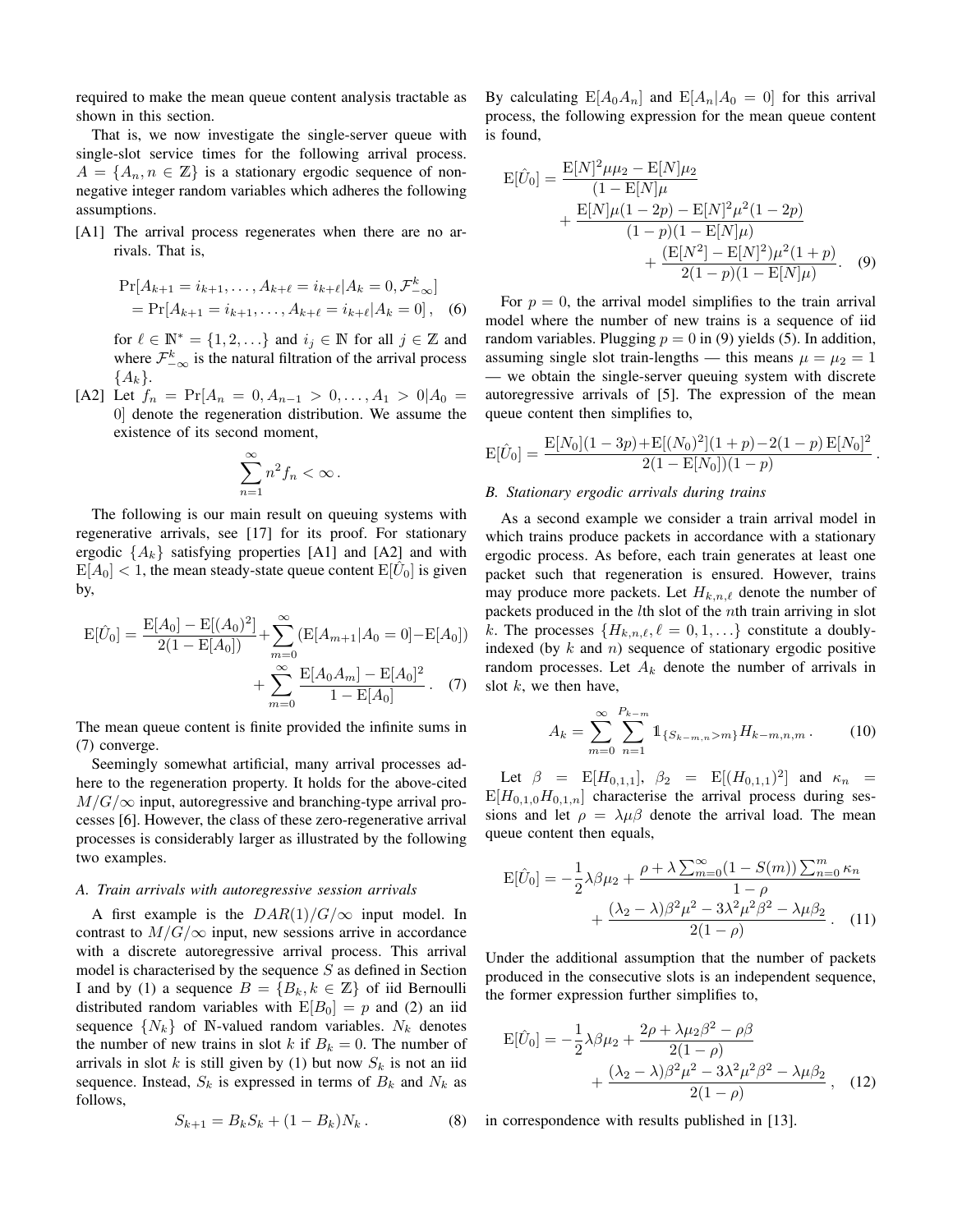#### V. LIGHT TRAFFIC

We now focus on approximations of performance measures in case the regeneration property does not hold. In this section, we consider approximations when the queue is subject to light traffic. Performance of heavily loaded queues is the subject of the following section.

Recalling the construction of  $M/G/\infty$  input, there are two natural ways to reduce the arrival load. The reduction is either achieved by reducing the arrival rate of the sessions or of the amount of traffic produced in a session. The latter reduction can be accomplished by so-called  $\pi$ -thinning: every packet arrival in the original system also arrives in the system with reduced load with some probability  $q$  and is discarded otherwise.

Tsoukatos and Makowski [18] study approximations when the arrival rate of sessions is reduced. For the multi-server case, approximations for the probability that the queue is empty are obtained. Regarding the moments, a structural property is obtained for both single-server and multi-server systems is obtained, but an explicit expansion is obtained only for the single-server queue. However, the latter results have limited practical value as in this case an explicit expression is available.

Reducing the load by  $\pi$ -thinning is investigated in [19] under the additional assumption that the session lengths are geometrically distributed. Under this assumption and without thinning, this model was independently investigated in [20] and [21]. Let  $q$  denote the packet arrival probability and let  $p$ denote the probability that a session continues,  $p = 1 - \mu^{-1}$ . The following Taylor series expansions in  $q$  for the first two moments of the stationary queue content were obtained in [19],

$$
E[\hat{U}_0] = \frac{\lambda}{1-p} q + \left(\frac{\lambda_2}{2(1-p^2)} + \frac{2p\lambda^2 - (1-p)\lambda}{2(1+p)(1-p)^2}\right) q^2
$$
  
+ 
$$
\left(\frac{p}{2(1-p)(p^2+p+1)}\lambda_3\right)
$$
  
+ 
$$
\frac{(5p^3+3p^2+1)\lambda - p(1+2p)(1-p)^2}{2(1-p)^2(p^2+p+1)(1+p)}\lambda_2
$$
  
+ 
$$
\frac{4p^4-p^3+p^2-1}{2(1+p)(p^2+p+1)(1-p)^2}\lambda^2
$$
  
+ 
$$
\frac{2p(1+2p^3)\lambda^2-2p^3(1-p)^2}{2(1+p)(p^2+p+1)(1-p)^3}\lambda\right) q^3 + O(q^4), \quad (13)
$$

$$
E[\hat{U}_0^2] = \frac{\lambda}{1-p} q + \left(\frac{3\lambda_2}{2(1-p^2)} + \frac{6p\lambda^2 - 3(1-p)\lambda}{2(1+p)(1-p)^2}\right) q^2
$$
  
+ 
$$
\left(\frac{(15p^3 + 13p^2 + 2p + 3)\lambda - 6p^4 + 6p}{2(1-p)^2(1+p)(1+p+p^2)}\lambda_2 - \frac{(9p+2)}{3(1-p)(p^2+p+1)}\lambda_3 + \frac{2p(6p^3 + 2p^2 + 3)\lambda - 12p^5 + 15p^4 - 2p^3 + p^2 + p - 3}{2(1+p)(p^2+p+1)(1-p)^3}\lambda_2 - \frac{9p^3 - 2p - 2}{3(p^2+p+1)(1-p^2)}\lambda\right) q^3 + O(q^4).
$$
 (14)

The methodology in [19] allows for obtaining higher order expansions and expressions for higher order moments as well. However, the expressions for these expansions grow quickly in size and are therefore only practical for numerical evaluation.

#### VI. OTHER LIMITING RESULTS

The parsimony and versatility of the  $M/G/\infty$  input model is also apparent when considering various limiting regimes. Along with fractional Brownian motion and On/Off sources,  $M/G/\infty$  models have been among the most popular input processes, especially in the context of evaluating the impact of long-range dependence on buffer performance.

We summarize results from the fields of heavy-traffic and large-deviations theory [7], [18], [22], [23], [25], [26]. As a fully rigourous exposition of the results contained in these papers, would easily exceed the total length of this survey, we sacrifice rigour for ideas and intuition. The queuing model considered in this section is the early-arrival and multi-server variant of (2):

$$
U_{n+1} = (U_n + A_n - c)^+.
$$

Across the different methodologies, a dichotomy is observed between the cases that the input process is shortrange dependent (srd) resp. long-range dependent (lrd). Recall that a process  $A$  is srd (resp. lrd) if the covariance function  $v(k) \doteq \text{cov}(A_0, A_k)$  is summable resp. non-summable. In [7] it is shown that

$$
\sum_{k=0}^{\infty} |v(k)| = \frac{\lambda}{2} (\mu_2 + \mu),
$$
\n(15)

hence the input process is srd (lrd) if and only if  $\mu_2$  is finite (infinite).

Also recall the definition of regularly varying distributions: a mass function  $f(.)$  is regularly varying of index h, if and only if for all  $y > 0$ :

$$
\frac{f(yt)}{f(t)} \to y^h, \quad t \to \infty.
$$

If  $h = 0$  then we call  $f(.)$  slowly varying; and if  $h \in [0, 1)$ then  $f(.)$  is subexponentially varying.

The heavy-traffic limit considered in [18] is as follows: consider a series of queuing systems indexed by  $r \in \mathbb{N}$ . The rth model is fed by an input process with session arrival rate  $\lambda_r$ , with  $\lambda_r \uparrow c/\mu$  as  $r \to \infty$ . Note that the distribution of the  $M/G/\infty$  service times, as well as the release rate c remains the same for every system in the sequence. The heavy traffic limit is then the distribution Q such that  $q_{\infty}^r/w_r \Rightarrow Q$ , where  $q_{\infty}^{r}$  is the steady-state buffer content distribution for the rth system,  $w_r$  is an appropriate scaling function and  $\Rightarrow$  denotes weak convergence.

If the input process is srd, then we find a convergence to Brownian motion, with formulas than go back as far as Kingman's. If on the other hand,  $S_{0,1}$  has a Pareto distribution with parameter  $\alpha$ ,  $1 < \alpha < 2$ , then the solution is expressed in terms of a Mittag-Leffler special function, and the tail is found to be Pareto with parameter  $\alpha - 1$ . We note that the